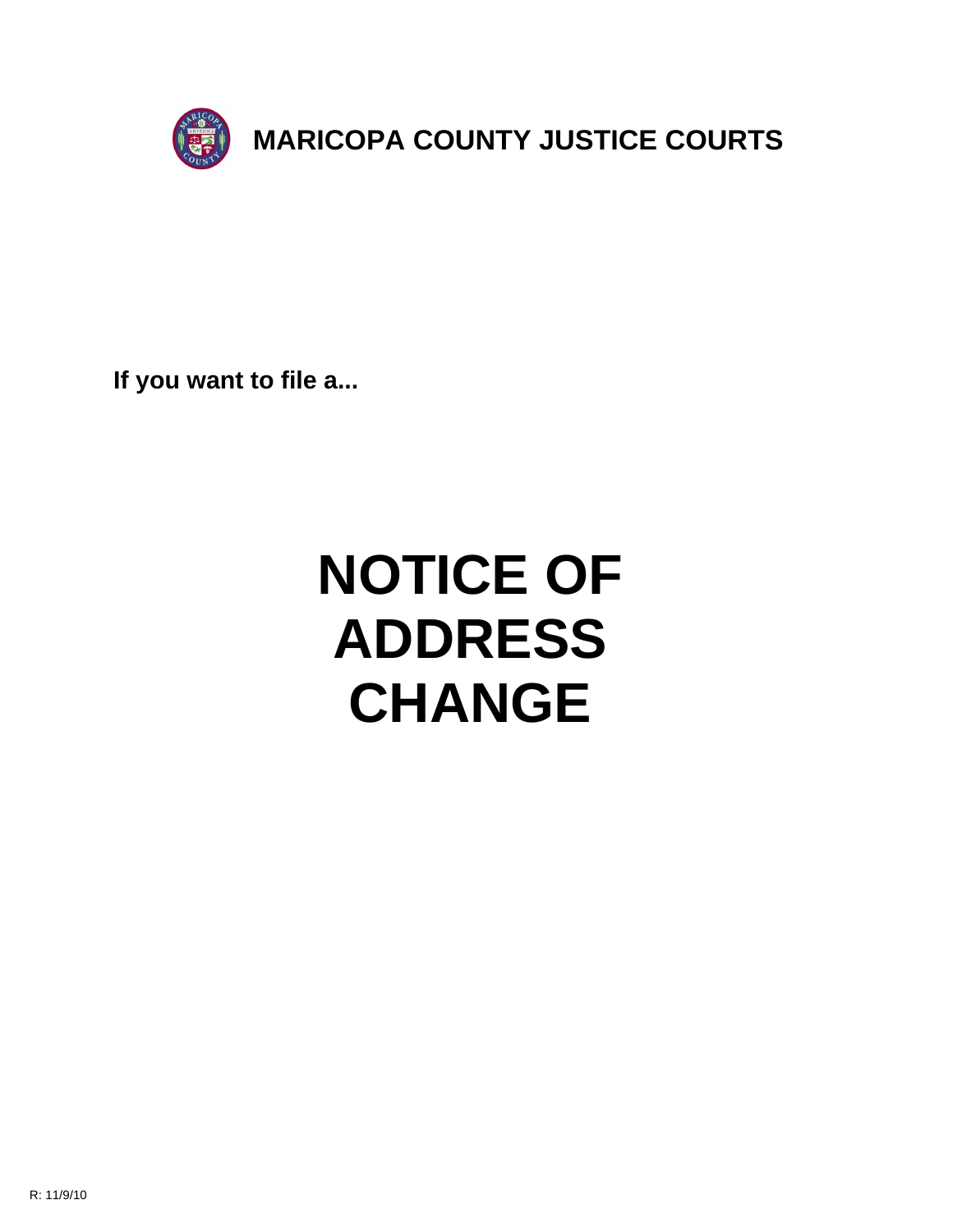

**MARICOPA COUNTY JUSTICE COURTS**

## **IT IS IMPORTANT THAT ALL PARTIES KEEP THE COURT APPRISED OF ANY CHANGE IN ADDRESS.**

A NOTICE OF CHANGE OF ADDRESS form must be filed with the court when a party changes their address. The court staff mails all case related correspondence to the parties at the addresses on record with the court.

#### Please **STOP:**

If you do not have a pending action with the court.

#### Please **PROCEED:**

If you are updating your address with the court that is handling your case.

#### **FORMS** Needed:

[Notice of Address Change](http://justicecourts.maricopa.gov/)

### **INSTRUCTIONS:**

- 1) Complete form
- 2) File (or mail) the original form with the court clerk.
- 3) Mail copies to the other parties in the case.

Visit us at http://justicecourts.maricopa.gov/ for additional filing information and online forms.